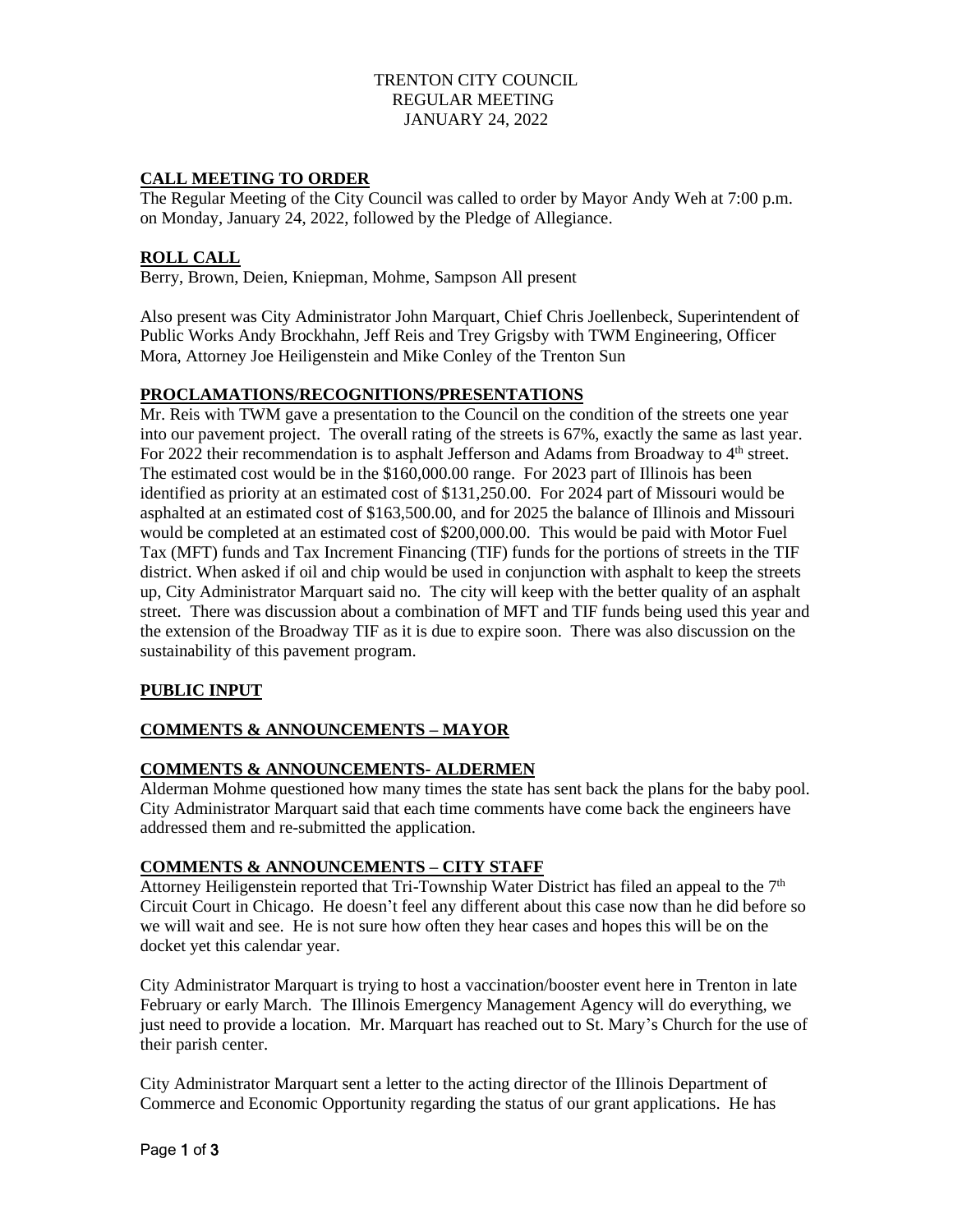copied the director of the Illinois Municipal League on this, and he has offered to take Mr. Marquarts concerns to the Governor.

The advertisement for bids on the pool work will be out this week with bid opening set for February 9, 2022 and bid award on the February 14<sup>th</sup> agenda for approval.

The lift station on Galen Dr. needs to be rebuilt. Two quotes were obtained, one for \$12,400.00 and one for \$9,400.00. Superintendent Brockhahn is working with the low quote to see if there are parts of the quote that can be lowered even further.

Wednesday will be the Strategic Planning session. We will be meeting at the Sugar Creek Ambulance Shed training room.

#### **CONSENT AGENDA**

#### **UNFINISHED BUSINESS**

Alderman Brown made a motion to Approve the Minutes of the January 10, 2022 Regular Council Meeting. Second Alderman Deien. All yes, motion carried.

Alderman Sampson made a motion to Approve Resolution 20220124 Authorizing Execution of the Right-Of-Way Use Agreement Between the City of Trenton and Clearwave Communications. Second Alderman Brown. This is to provide internet to the library. All yes, motion carried.

#### **NEW BUSINESS**

Alderman Deien made a Motion to Approve Ordinance #1790 An Ordinance Amending Ordinance #1785, A Whistleblower Protection Policy for the City of Trenton, Illinois. Second Alderman Brown. All yes, motion carried.

City Administrator Marquart opened a discussion about adding another police officer. Numbers that were included in your packets were not accurate so they will be clarified and presented at the next meeting. The addition of a fifth officer would reduce the amount of time the Chief spends on the street, lower overtime for the current officers, increase police presence on the streets, allow for a power shift, give officers more time for investigations, eliminate officers working 5, 6, or 7 days straight, reduce use of part-time officers and allow for proper training. A power shift would be best in the evening so that person could slide from days to nights. Alderman Brown voiced concern over wording in the collective bargaining agreement about the number of times an officer could be moved shifts. City Administrator Marquart will put language in the next contract to address that. Alderman Mohme asked if another vehicle would be obtained for this officer. City Administrator Marquart said not right now, but down the road another new vehicle would be purchased. Overtime costs for the last three years was asked for, and the cost of another full-time officer was asked for. Alderman Kniepman expressed concern about doing this prior to the new collective bargaining agreement is negotiated in the next couple of months. Chief Joellenbeck said he will lose officers if we don't do this now. His officers would rather have their time off than overtime. When asked for data for the time of day with the most calls, Chief Joellenbeck said that could not be obtained with their current CAD system. Chief was asked how many hours per shift this additional officer would work. He envisions 10 hours shifts, but he would need to work out the logistics when this person would cover leave time of the other officers. There will be further discussion at a future meeting especially because the numbers presented tonight were not accurate. The subject of body cameras was brought up. Chief Joellenbeck informed the Council that they are expensive. Not the cameras themselves, but the software to redact faces and the cost of storing the video is very high.

### **CLOSED SESSION**